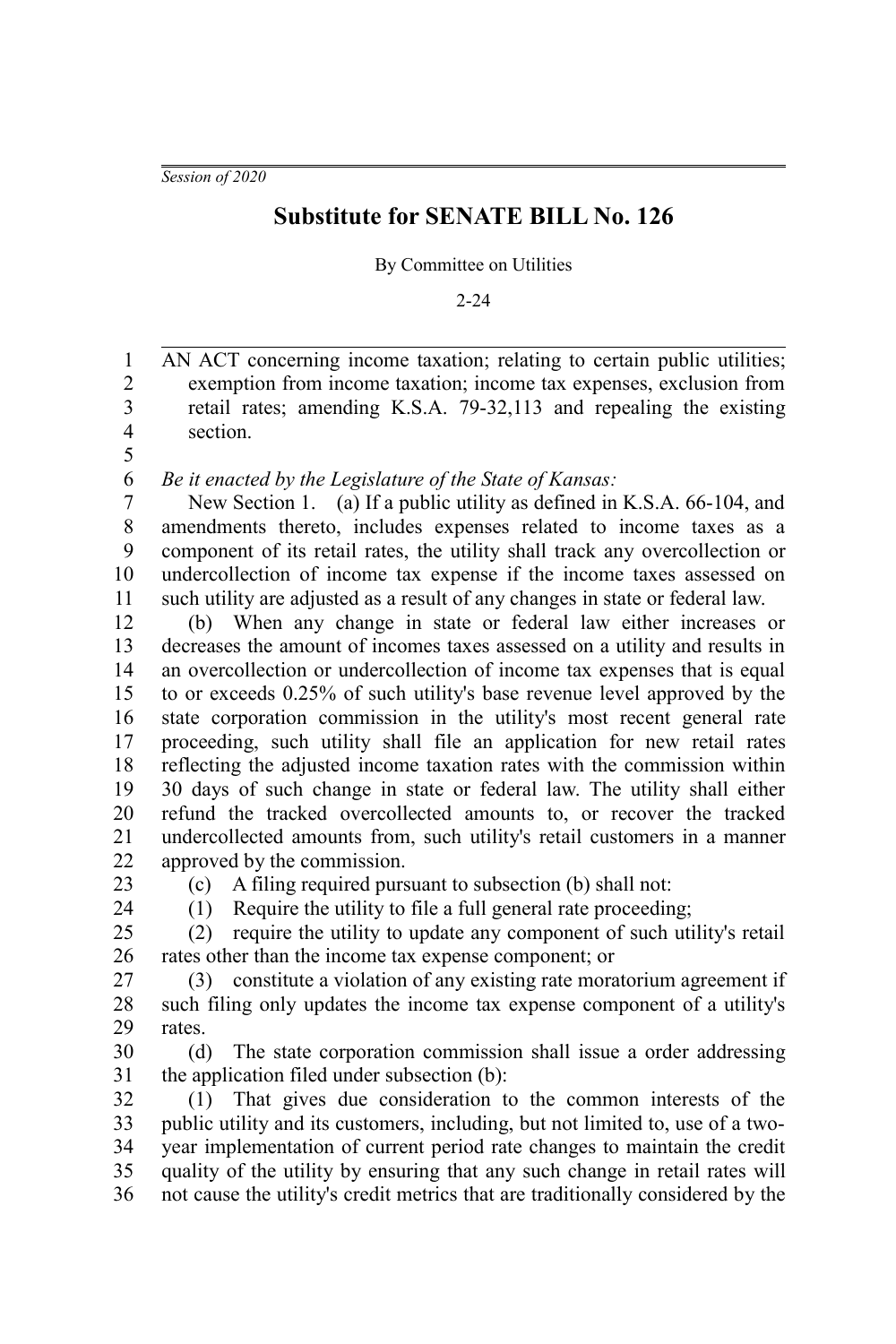credit rating agencies to deteriorate to a level that could impair the utility's 1

current credit rating. To the extent a retail rate change to address adjusted income taxes is implemented over a period of time, as provided in this paragraph, the utility shall: (A) Track and defer any overcollection or undercollection of income tax expenses as a regulatory liability or asset, as appropriate, that will accrue interest at the utility's cost of short-term debt; and (B) refund or collect the balance of such amounts in its next full general rate proceeding; and 2 3 4 5 6 7 8

9

(2) within 120 days of the date of such filing.

(e) Excess accumulated deferred income tax balances resulting from income taxes adjusted due to changes in state or federal law shall be maintained on the public utility's books of account until new retail rates from such utility's next full general rate proceeding after the altered income tax rates take effect. Such balances shall be reflected in retail rates at such time. Excess accumulated deferred income tax balances resulting from changes in state law effective January 2021, shall be authorized by the state corporation commission to be amortized over 30 years in retail rates for such utility. Excess accumulated deferred income tax balances resulting from any other changes in state or federal law shall be authorized by the commission to be amortized in retail rates for such utility in a manner consistent with requirements of state and federal tax law and implementing regulations and in a manner that will not impair the utility's credit rating. 10 11 12 13 14 15 16 17 18 19 20 21 22 23

24  $25$  (f) The provisions of this section shall not apply to any:

(1) Municipal electric utility or natural gas utility; or

(2) utility that is a cooperative as defined in K.S.A. 66-104d, and amendments thereto, or owned by one or more such cooperatives. 26 27

(g) For the purposes of this section, "overcollection or undercollection of income tax expense" means the portion of utility revenue representing the difference between the cost of service as approved by the state corporation commission in the utility's most recent base rate proceeding and the cost of service that would have resulted had the provision for state or federal income taxes been based upon the adjusted corporate income tax rate. 28 29 30 31 32 33 34

Sec. 2. K.S.A. 79-32,113 is hereby amended to read as follows: 79- 32,113. (a) A person or organization exempt from federal income taxation under the provisions of the federal internal revenue code shall also be exempt from the tax imposed by this act in each year in which such person or organization satisfies the requirements of the federal internal revenue code for exemption from federal income taxation. If the exemption applicable to any person or organization under the provisions of the federal internal revenue code is limited or qualified in any manner, the exemption from taxes imposed by this article shall be limited or qualified in a similar 35 36 37 38 39 40 41 42 43